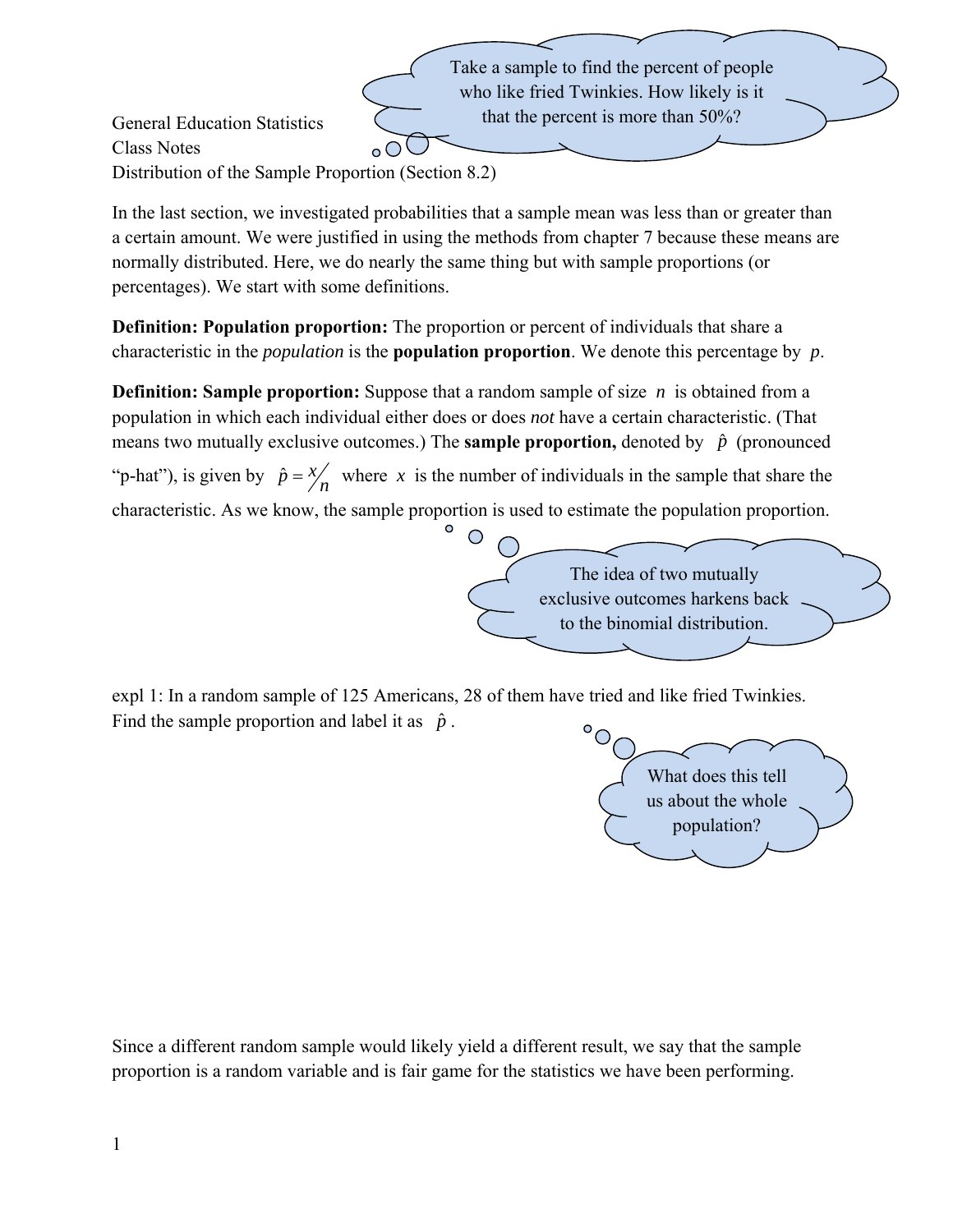## **Sampling Distribution of the Sample Proportion** *p*ˆ **:**  For a simple random sample of size *n* with a population proportion *p*, 1. The shape of the sampling distribution of  $\hat{p}$  is approximately normal *if*  $np(1-p) \ge 10$ . 2. The mean of the sampling distribution of  $\hat{p}$  is  $\mu_{\hat{p}} = p$ . 3. The standard deviation of the sampling distribution of  $\hat{p}$  is  $\sigma_{\hat{p}} = \sqrt{\frac{p(1-p)}{n}}$ *p*  $p(1-p)$ *n*  $\sigma_{\hat{p}} = \sqrt{\frac{p(1-p)}{p}}$ . Underlying this all is the fact that the sample must be a *random* sample. Also, the sample values must be *independent*. When sampling without replacement, as with a simple random sample, we should verify that the sample size is less than 5% of the population size to ensure independence. This means that we can use our normal probability methods.

expl 2: Suppose we happen to know the *true* proportion of Americans who have tried and like fried Twinkies is 18%. Answer the following questions.

a.) Is this 18% a value of  $p$  or  $\hat{p}$ ? Why?

b.) What is 
$$
\mu_{\hat{p}}
$$
?

c.) Calculate 
$$
\sigma_{\hat{p}} = \sqrt{\frac{p(1-p)}{n}}
$$
 for a sample size of 125.

d.) If we sample 125 Americans, will the sampling distribution of  $\hat{p}$  be normal? In other words, verify that  $np(1-p) \ge 10$ .



e.) In a random sample of 125 Americans, what is the probability that the sample proportion is more than 22%?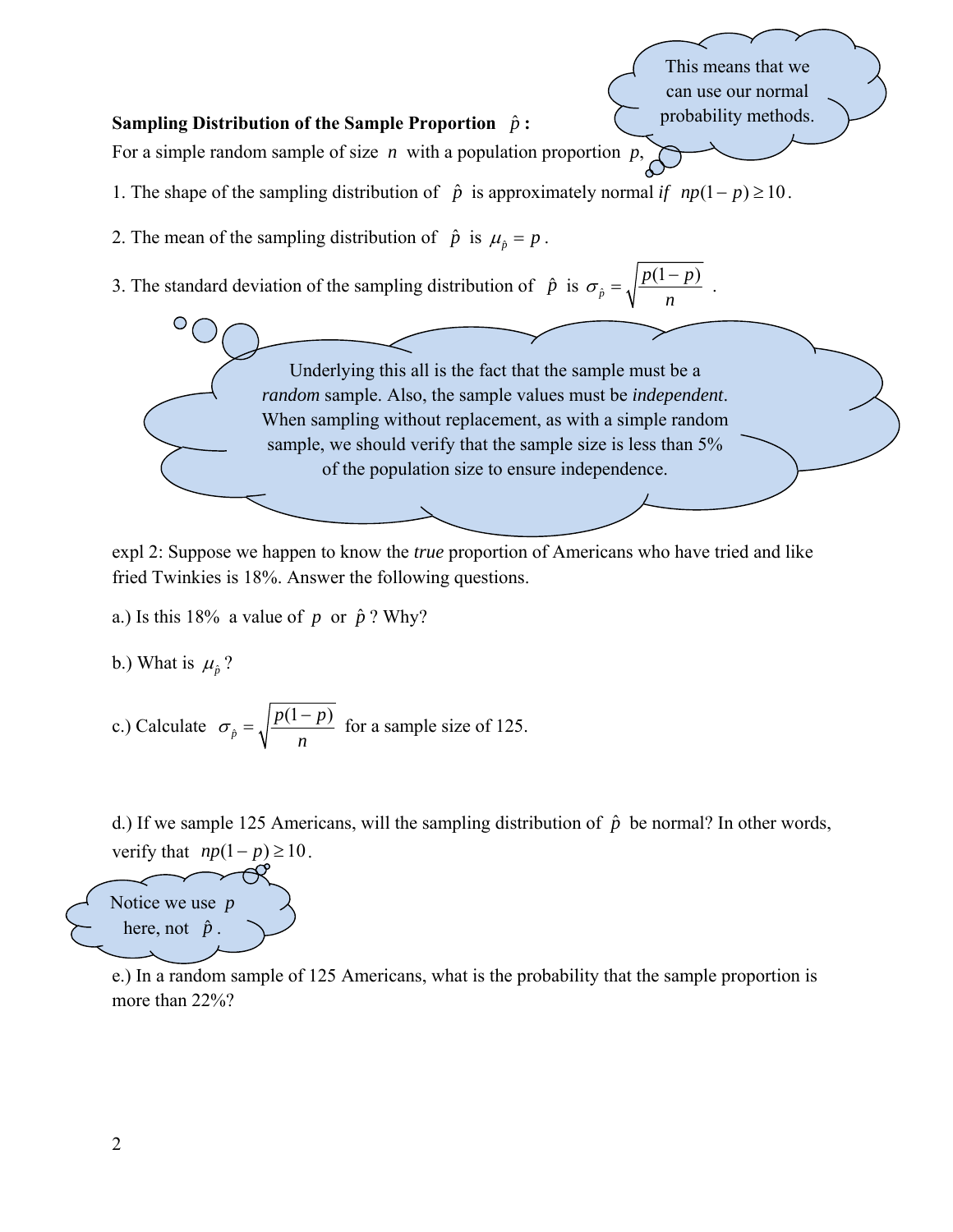expl 3: Suppose a town has 40,000 residents. The true proportion of residents who support the installation of a statue of their fine mayor is 14%. Pollsters ask a sample of 1500 residents if they support the statue. Check to see if the sampling distribution of  $\hat{p}$  is normal by doing the



b.) Check that  $np(1-p) \ge 10$ .

expl 4: A researcher studying public opinion of proposed Food Stamp policy changes obtains a simple random sample of 50 Americans and asks them whether or not they support the changes. Assume the *true* proportion of Americans who support the changes is 20%. In order for the sampling distribution of  $\hat{p}$  to be normal, how many more Americans should the researchers contact?

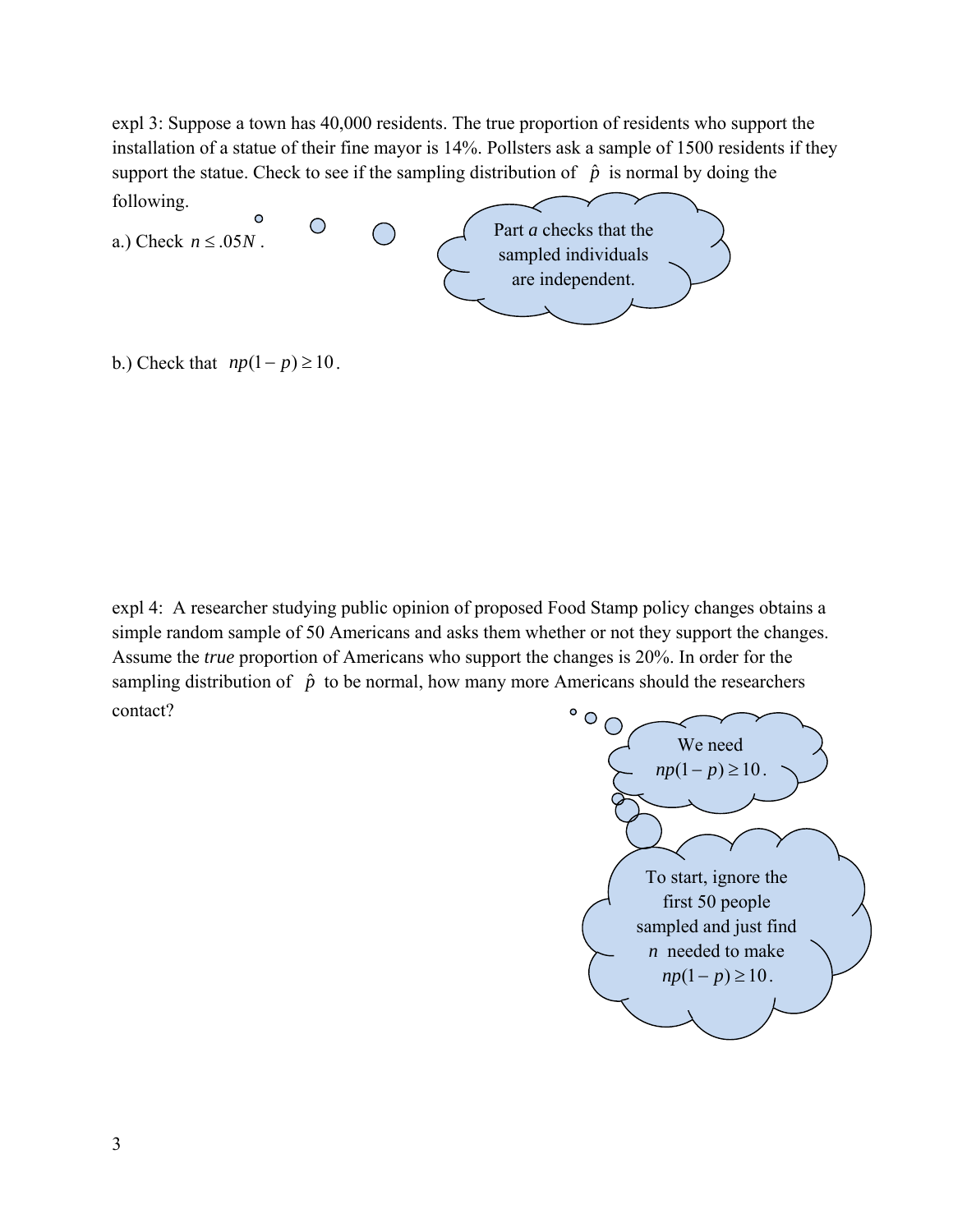expl 5: Exit polling is often used to estimate the result of a vote prior to the votes being tallied. Let's investigate its perils. A certain city has a voting population of 50,000. The people of this city are voting on whether or not to build a community center. For this referendum to pass, it needs more than 50% of the vote. An exit poll of 300 people is chosen and it is found that 160 of them (or 53.3%) voted for the community center. If the true vote is 49% (this is the population proportion and it means that the referendum would *not* pass), find the probability that a sample of size 300 yields a result of 160 or more people voting for the measure. Use this to comment on the perils of exit polling. We will do this in steps.

a.) Verify that the sampling distribution of  $\hat{p}$  is normal. In other words, check that  $np(1-p) \ge 10$ . Also, check  $n \le 0.05N$  to be sure that the exit poll participants can be considered independent.

b.) Find the mean and standard deviation of the sampling proportion  $\hat{p}$ .

c.) Now, we want to find the probability that a sample of size 300 yields a result of 160 or more people voting for the measure (53.3%) while the true proportion is .49 (which dooms the measure). Or rather, we need to find  $P(\hat{p} \ge 0.533)$ . Draw a normal curve and shade it appropriately.

d.) If this probability is *not* unusual, we do *not* want to rely on our results too heavily. After all, it would *not* be unusual to get an exit poll result that was opposite the actual vote. What should we conclude?